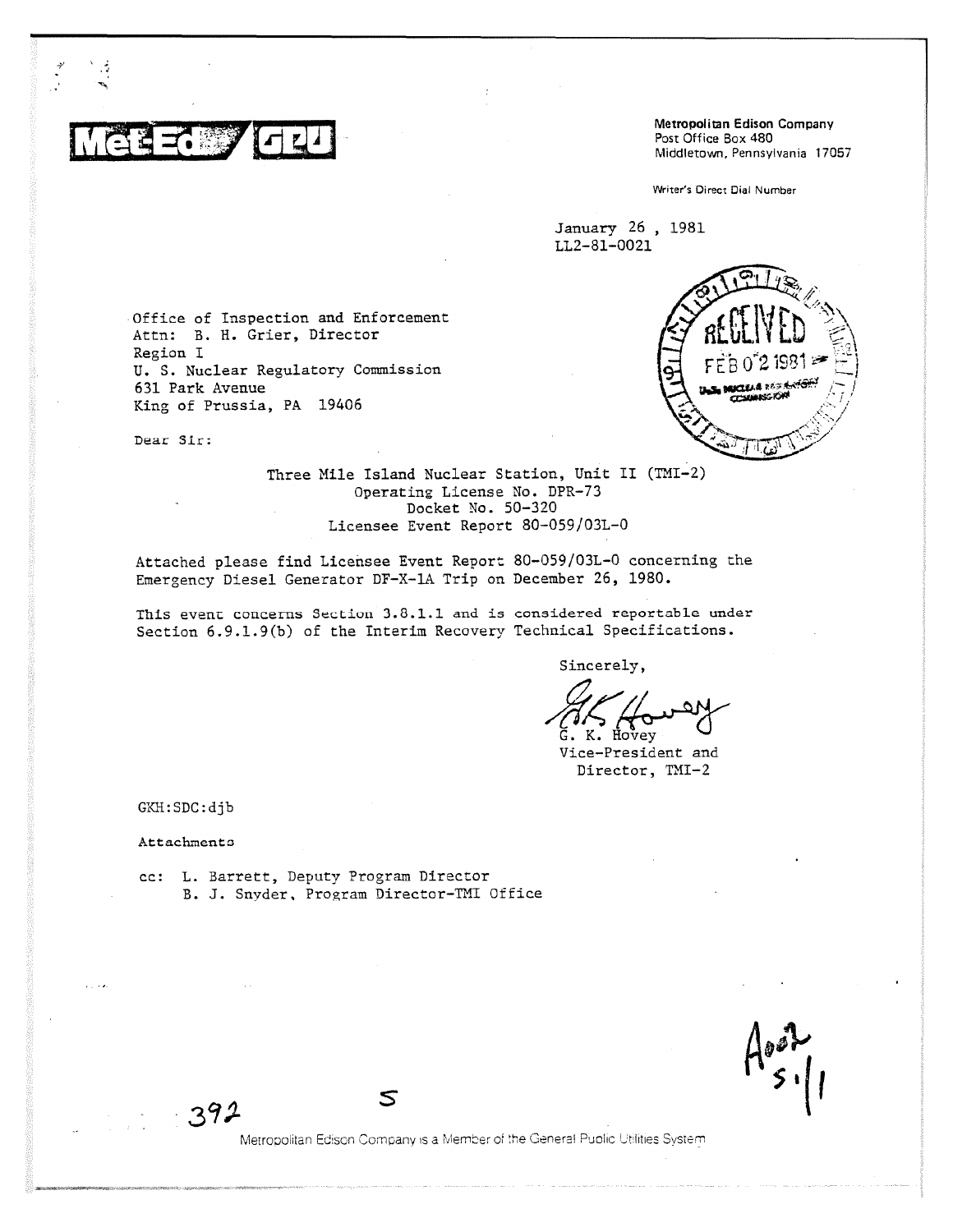| ジックし                                        | LICENSEE EVENT AEFORT<br>Attachment i                                                                                                                                                                                                                                                                                                                                                                                                                                                                                                                                                    |
|---------------------------------------------|------------------------------------------------------------------------------------------------------------------------------------------------------------------------------------------------------------------------------------------------------------------------------------------------------------------------------------------------------------------------------------------------------------------------------------------------------------------------------------------------------------------------------------------------------------------------------------------|
|                                             | LL2-81-0021<br>$\bigcap$<br>CONTROL BLOCK:  <br>(PLEASE PRINT OR TYPE ALL REQUIRED INFORMATION)                                                                                                                                                                                                                                                                                                                                                                                                                                                                                          |
|                                             | $-10$ 0 0 0 0 0 - 0 0 $\frac{10}{26}$ $-10$<br>$\mathbf{0}$<br>$\left(\begin{smallmatrix} 2 \end{smallmatrix}\right)$<br>(5)                                                                                                                                                                                                                                                                                                                                                                                                                                                             |
| CON'T<br>$\circ$<br>$\mathbf{1}$<br>$0$   2 | REPORT L G 0 5 0 0 0 1 0 1 3 2 0 0 1 1 2 2 6 8 0 0 0 1 1 2 6 8 1<br>EVENT DESCRIPTION AND PROBABLE CONSEQUENCES (10)<br>At 1320 hours on December 26, 1980, the A Emergency Diesel Generator(EDG) DF-X-1A was                                                                                                                                                                                                                                                                                                                                                                            |
| $\vert 3 \vert$<br>$\circ$ 1                | started during a training exercise. The EDG started but tripped after approx.                                                                                                                                                                                                                                                                                                                                                                                                                                                                                                            |
| $\overline{4}$<br>$^{\circ}$                | This event was not a violation of any Tech. Spec. This event is<br>9 seconds.                                                                                                                                                                                                                                                                                                                                                                                                                                                                                                            |
| 5<br>$^{\circ}$                             | reportable under Tech. Spec 6.9.1.9(b) due to entry into the action statement of Spec.                                                                                                                                                                                                                                                                                                                                                                                                                                                                                                   |
| 16<br>$\circ$                               | 3.8.1.1 by equipment failure. This event is similar to S.R.80-003, LER's 80-09 and                                                                                                                                                                                                                                                                                                                                                                                                                                                                                                       |
| $\overline{7}$<br>$\circ$                   | 80-028. This event had no effect on the plant, its operation, or the health and                                                                                                                                                                                                                                                                                                                                                                                                                                                                                                          |
| 8<br>$\circ$<br>89                          | safety of the public.<br>80                                                                                                                                                                                                                                                                                                                                                                                                                                                                                                                                                              |
| 9                                           | COMP.<br><b>SYSTEM</b><br>CAUSE<br><b>CAUSE</b><br>VALVE<br><b>COMPONENT CODE</b><br><b>SUBCODE</b><br><b>SUBCODE</b><br><b>SUBCODE</b><br>CODE<br>CODE<br>$\lfloor 2 \rfloor$ (16)<br>(15<br>(12<br>(11)<br>$\mathbf{T}$ .                                                                                                                                                                                                                                                                                                                                                              |
|                                             | <b>REVISION</b><br><b>OCCURRENCE</b><br><b>SEQUENTIAL</b><br>REFORT<br><b>REPORT NO.</b><br>CODE<br>TYPE<br>LER/RO   EVENT YEAR<br>NO.<br>17<br>REPORT<br>51<br>9<br>O.<br>0<br>NUMBER<br>26<br>PRIME COMP.<br><b>COMPONENT</b><br>NPRD-4<br>HOURS (22) ATTACHMENT<br>ACTION FUTURE<br>EFFECT<br>ON PLANT<br>SHUTDOWN<br>METHOD<br>FORM SUB.<br><b>SUPPLIER</b><br><b>MANUFACTURER</b><br>TAKEN ACTION<br>$(\mathcal{D})$<br>0 0 0 0<br>$\sqrt{(24)}$<br>2(c)<br>Ľ<br>$\boxed{Y}$ (23)<br>  N<br>(25)<br>$\mathbf{X}$<br>Z(19)<br>A(18)<br>CAUSE DESCRIPTION AND CORRECTIVE ACTIONS (27) |
| $\circ$                                     | Upon further investigation it was determined that the cause of the EDG Trip was the                                                                                                                                                                                                                                                                                                                                                                                                                                                                                                      |
| -1                                          | result of a<br>failure in the alarm delay relay, T3B-low lube oil pressure, in the                                                                                                                                                                                                                                                                                                                                                                                                                                                                                                       |
|                                             | EDG starting circuitry. The relay and coil were replaced.<br>The component manufacturer                                                                                                                                                                                                                                                                                                                                                                                                                                                                                                  |
| 3                                           | will be contacted to determine if there is a history of this type of failure.                                                                                                                                                                                                                                                                                                                                                                                                                                                                                                            |
| 4                                           | 80<br>89<br>METHOD OF<br><b>FACILITY</b><br>STATUS<br>(30)<br>(32)<br>DISCOVERY DESCRIPTION<br>OTHER STATUS<br><b>DISCOVERY</b><br>% POWER                                                                                                                                                                                                                                                                                                                                                                                                                                               |
| 5.                                          | (29)<br>(31)<br>Operator observation<br>28<br>0.<br>∩.<br>Recovery Mode<br>01<br>$\mathbf{A}$<br>45<br>80<br>44<br>46<br>89<br>10<br>12<br>13                                                                                                                                                                                                                                                                                                                                                                                                                                            |
| 6<br>8                                      | CONTENT<br><b>ACTIVITY</b><br>LOCATION OF RELEASE (36)<br>AMOUNT OF ACTIVITY (35)<br>RELEASED OF RELEASE<br>N/A<br>N/A<br>33<br>z<br>z<br>34<br>80<br>45<br>10<br>9<br>11                                                                                                                                                                                                                                                                                                                                                                                                                |
| 7                                           | PERSONNEL EXPOSURES<br>DESCRIPTION (39)<br><b>NUMBER</b><br>TYPE<br>N/A<br>Ω<br>0<br>0<br>38<br>SO.<br>13                                                                                                                                                                                                                                                                                                                                                                                                                                                                                |
| 8.                                          | -11<br>12<br>PERSONNEL INJURIES<br>DESCRIPTION <sup>(41)</sup><br><b>NUMBER</b><br>N/A<br>O<br>0<br>0<br>(40)                                                                                                                                                                                                                                                                                                                                                                                                                                                                            |
| 9.                                          | δC<br>9<br>11<br>12<br>LOSS OF OR DAMAGE TO FACILITY (43)<br>TYPE<br>DESCRIPTION<br>N/A<br>z<br>(42)                                                                                                                                                                                                                                                                                                                                                                                                                                                                                     |
| $\Omega$                                    | ୋ<br>10<br><b>PUBLICITY</b><br>NRC USE ONLY<br>DESCRIPTION (45)<br><b>ISSUED</b><br>N/A<br>$N$ (44)                                                                                                                                                                                                                                                                                                                                                                                                                                                                                      |
|                                             | 63 69<br>SC<br>39<br>PHONE: (717) 948-8461<br>Steven D. Chaplin<br>NAME OF PREPARER.                                                                                                                                                                                                                                                                                                                                                                                                                                                                                                     |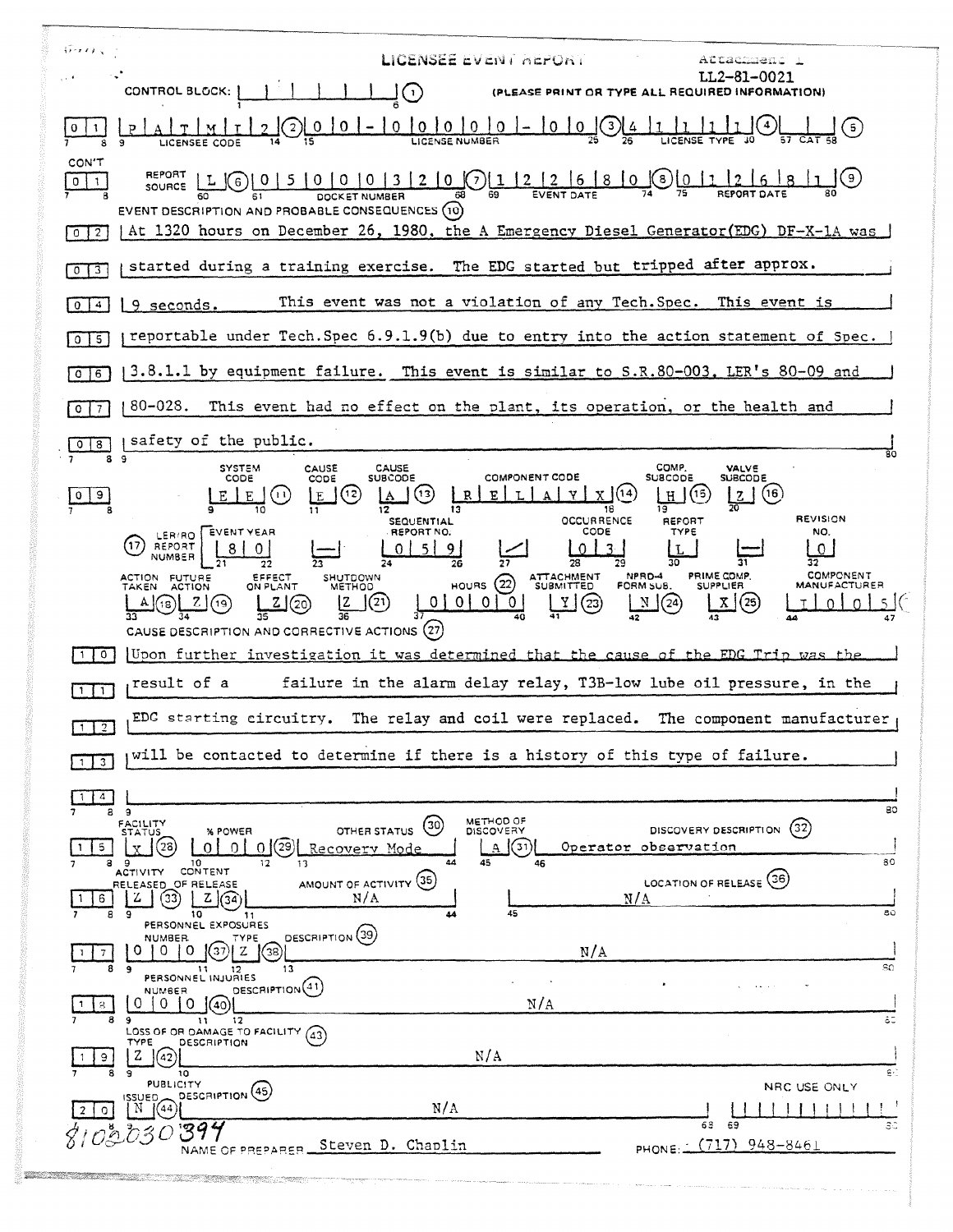### Attachment 2 LL2-81-0021

### LICENSEE EVENT REPORT NARRATIVE REPORT TMI-II

## LER 80-059/03L-0 EVENT DATE - December 26, 1980

### I. EXPLANATION OF OCCURRENCE

At 1320 hours on December 26, 1980, the A Emergency Diesel Generator (EDG) DF-X-1A was started during a training excercise. The EDG started and accelerated to speed properly, but tripped after approximately 9 seconds. Since no cause could be determined a second start attempt was made. This time the EDG started and continued operating properly. The EDG was declared operable by successfully completing surveillance procedure 4303-MI6A at 1400 hours that same day. المتفقف القافر الجفور كراوي

- This is not a violation of any Technical Specification. This event is reportable under Technical Specification 6.9.1.9(b) due to entry into the action statement of Spec. 3.8.1.1 by equipment failure.

This event is of similar nature, ie: EDG Trip, to Special Report 80-03/99X-0 and, LER's 80-09/03L-0 and 80-028/03L-0.

#### II. CAUSE OF THE OCCURRENCE

Upon further investigation, it was determined that the cause of the EDG trip was the result of a failure in the alarm delay relay, T3Blow lube oil pressure, in the EDG starting circuitry. This resulted in a premature timing out of the low lube oil pressure alarm delay relay.

### III. CIRCUMSTANCES SURROUNDING THE OCCURRENCE

At the time of the occurrence, the Unit II facility was in a long term cold shutdown state. The reactor decay heat was being removed via Natural Circulation to the A steam generator which is operating in **A** 'steaming' mode. Throughout the event there was no Loss of Natural Circulation heat removal in the RCS system.

### IV. CORRECTIVE ACTIONS TAKEN OR TO BE TAKEN

#### IMMEDIATE

The relay, including the failed coil, was replaced on December 27, 1980 followed by another completion of Surveillance Procedure 4303-M16A to show operability of the EDG.